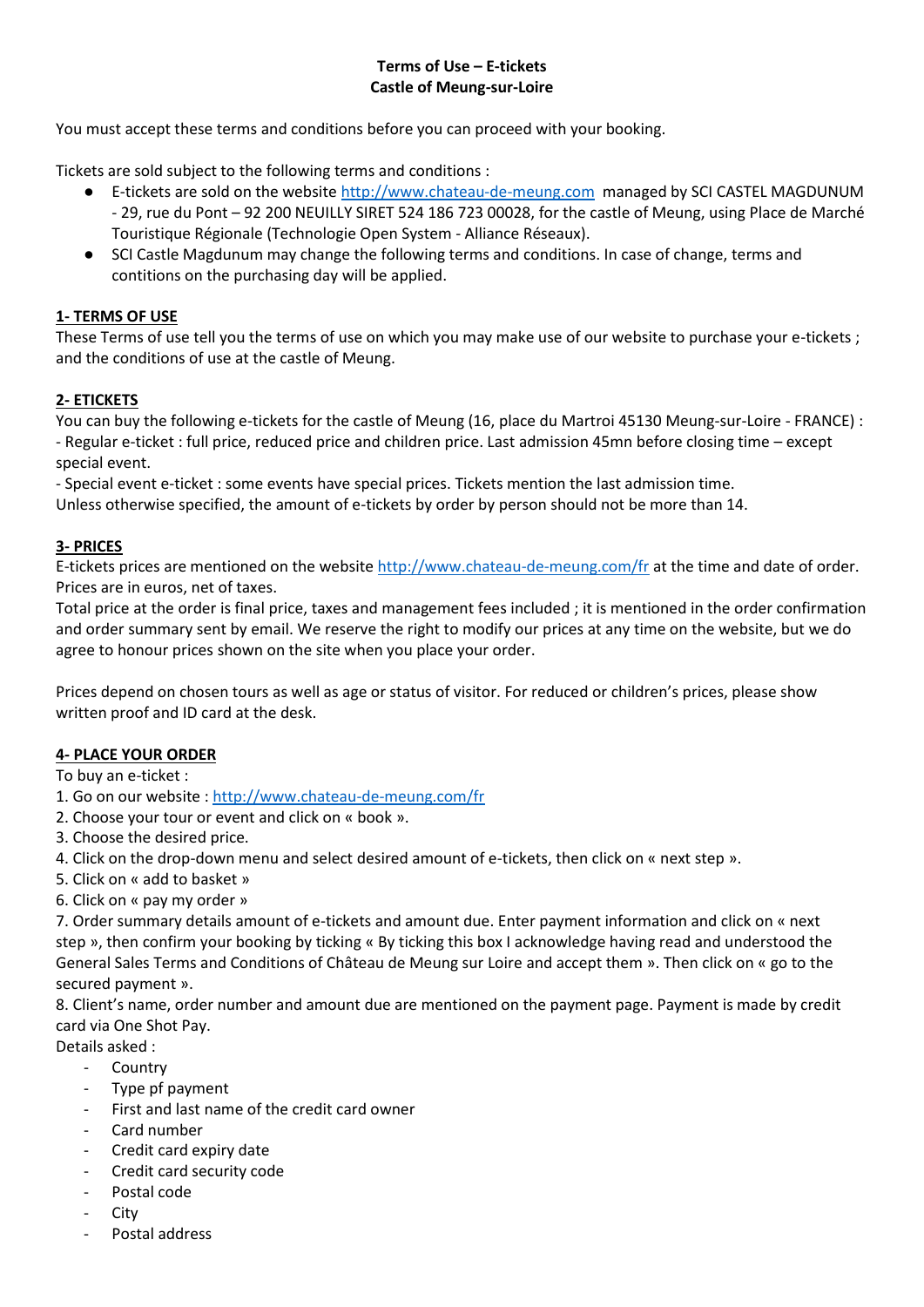- Email address

Enter information then click on « pay ». If the payment is validated, order confirmation appears.

9. An order confirmation email and e-tickets will be sent to the provided email address once the credit card authorization centre validates the purchase.

10. E-tickets have to be shown at your arrival in paper format or in a digital format, and will be controlled. Tickets are for single use only, on the day or period mentioned on the ticket.

# **5- PAYMENT**

# *5.1 Terms of payment*

Payment by credit card using One Shot Pay system.

Any details are mentioned on the order confirmation.

It is your responsibility to ensure that you get the confirmation and e-tickets, and to contact us by phone (+33 (0)2 38 44 36 47 ) or email if you don't receive it.

# *5.2 Terms of service*

To buy online, you have :

- To be over 18 years old.
- To be legally authorised to use the website according to present Terms of Use.

You are financially responsible for any use on your behalf as on behalf of third parties, including underage persons, except in fraudulent use if proven that it is not resulting from your negligence or your misconduct.

You are responsible for accuracy and veracity of data submitted by yourself or any third parties using your data on this website.

We reserve the right to refuse any fraudulent order due to fraudulent use of our website, failing to comply with present terms of use.

# **6- ORDER CONFIRMATION**

Final order is confirmed by confirmation email including e-tickets.

# **7- OBTAINING E-TICKETS**

E-tickets are enclosed within order confirmation email.

This e-ticket has to be shown at your arrival in paper format or in a digital format : QR Code and data should be fully readable.

# **8 - ETICKETS TERMS OF USE**

8.1 Any e-tickets will be controlled at the desk by scanning process. E-ticket is nominative, personal and non-transferable. Tickets must be saved until exit.

# *8.2 Shall only be accepted tickets*

- printed on format A4 white paper or on smartphone

- with perfectly readable QR Code and data.

Partially printed, dirty, damaged or illegible Tickets shall not be accepted and shall be considered invalid.

*8.3 SCI Castle Magdunum (Castle of Meung) reserves the right to check identity in case of reduced price, children price, or free entrance.* Written proof are : Identity Card, Passport, driving licence.

*8.4 Any reduced price ticket or free entrance shall be presented with written proof.* Only currently valid following documents shall be accepted :

- reduced price for students under 25 years old : a currently valid student card
- reduced price for unemployed person : an unemployed certificate not older than 6 months.
- reduced price for disabled person : a currently valid disability card (disability card, priority card or parking card)

# *8.5 Ticket valid only on chosen period, or day and time, as confirmed in order summary.*

We reserve the right to refuse access to the monument or event for any use failing to comply with present terms of use mentioned in present article 8.

### **9 - FRAUDULENT USE**

Duplicating or forging e-tickets is strictly forbidden.

Any person duplicating, forging and/or using a forged e-ticket shall be prosecuted.

We reserve the right to refuse access to the monument or event to anyone using an e-ticket whose QR Code would have been already used.

Selling a ticket at a higher price than mentioned on the ticket is strictly forbidden.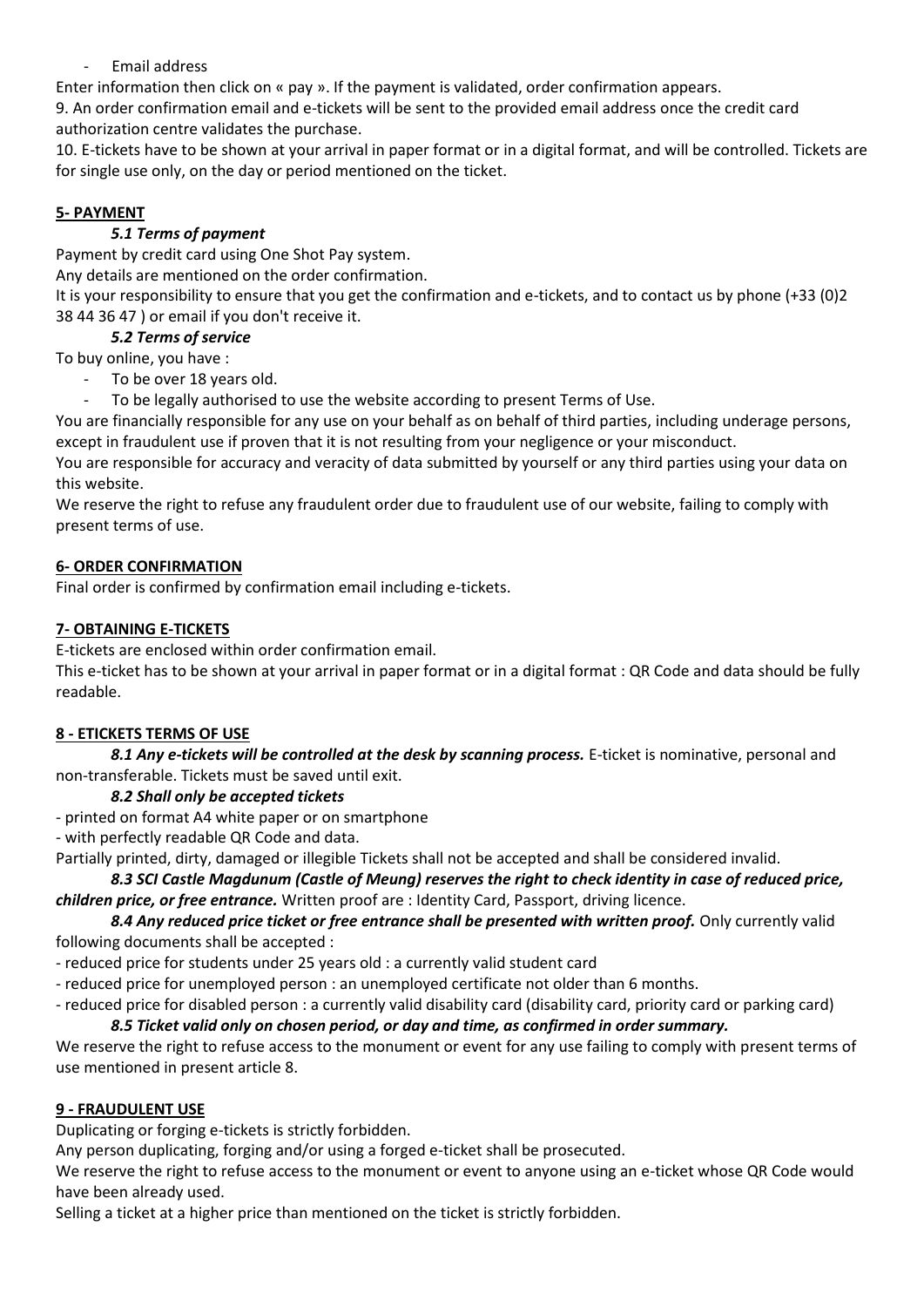## **10 - LOST OR STOLEN TICKET**

SCI Castle Magdunum (Castle of Meung) denies any responsibility for any lost or stolen tickets, including within the castle and park.

## **11 – CANCELLATION, REFUND, EXCHANGE**

de Meung – 16, place du Martroi – 45130 Meung sur Loire – France.

*11.1 According to the article L 121-21-8 12° of French Consumer Code, Tickets are not subject to the right of withdrawal.* Tickets are non-exchangeable and non-refundable, except for cancellation by the Castle of Meung as laid down in article 11.2.

Any exchange or refund shall be possible in case of force majeure, as laid down in article 13.

*11.2 If a ticket has to be cancelled by the Castle of Meung, the Client will be warned as soon as possible and offer a postponement.* In case of impossible postponement, a refund can be made upon presentation of unvalid tickets and bank details (GNI), excluding any other compensation or indemnity : the customer has to make a request within three months from the cancelled booking, at [info@chateau-de-meung.com](mailto:info@chateau-de-meung.com) or by post at Château

# **12 - RESPONSABILITY**

*12.1. The castle of Meung sur Loire can not be held responsible for non-executed or defective booking due to the customer, an unforeseeable and insurmountable fact of a third party or a case of force majeure as defined in article 13.*

*12.2 The castle of Meung sur Loire can not be held responsible for any difficulties encountered in ordering, payment processing, downloading or printing tickets, due to : the customer, an unforeseeable and insurmountable fact of a third party or a case of force majeure as defined in article 13 unless a proved dysfunction of the website <http://www.chateau-de-meung.com/fr> caused by the castle of Meung.*

### **13 - FORCE MAJEURE**

The customer and the castle of Meung can not be held responsible for any non-executed booking due to a case of force majeure. Events specifically regarded as force majeure usually retained by the jurisprudence of French courts and tribunals are : total or partial internal of external strike, interruption of transport facilities or of procurement for any reason, legal of governmental restrictions, computer breakdown, interruption of telecommunications including communication networks and especially internet, and other pandemics.

### **14 – PERSONAL DATA**

When purchasing a ticket, we collect various personal details about customers. We use this information within SCI Castle Magdunum for legitimate purposes only, to process orders and to provide a more personalised service, for statistical purposes, to manage our customer relationship ; to fulfil our legal obligations.

We comply with our obligations under the GDPR.

Unless subject to an exemption under the GDPR, you have the following rights with respect to your personal data : the right to request a copy of your personal data which we hold about you; the right to request that we correct any personal data if it is found to be inaccurate or out of date; the right to request your personal data is erased where it is no longer necessary for us to retain such data; the right to withdraw your consent to the processing at any time; the right to object to the processing of personal data;

To make a Subject Access Request, please write to SCI Castle Magdunum – Château de Meung sur Loire – 16, place du Martroi – 45130 Meung sur Loire – France or contact our Data Designee : [info@chateau-de](mailto:info@chateau-de-meung.com)[meung.com](mailto:info@chateau-de-meung.com)

### **15 - COOKIES**

The website uses cookies to collect anonymous data in order to learn from the user behaviour (for example : traffic, most visited pages…).

# **16 - CUSTOMER RELATIONSHIP**

For any question or request about the website [http://www.chateau-de-meung.com,](http://www.chateau-de-meung.com/) or e-tickets booking and uses, please contact us at [: info@chateau-de-meung.com.](mailto:info@chateau-de-meung.com)

More information : +33 (0)2 38 44 36 47

### **17 - SAFETY**